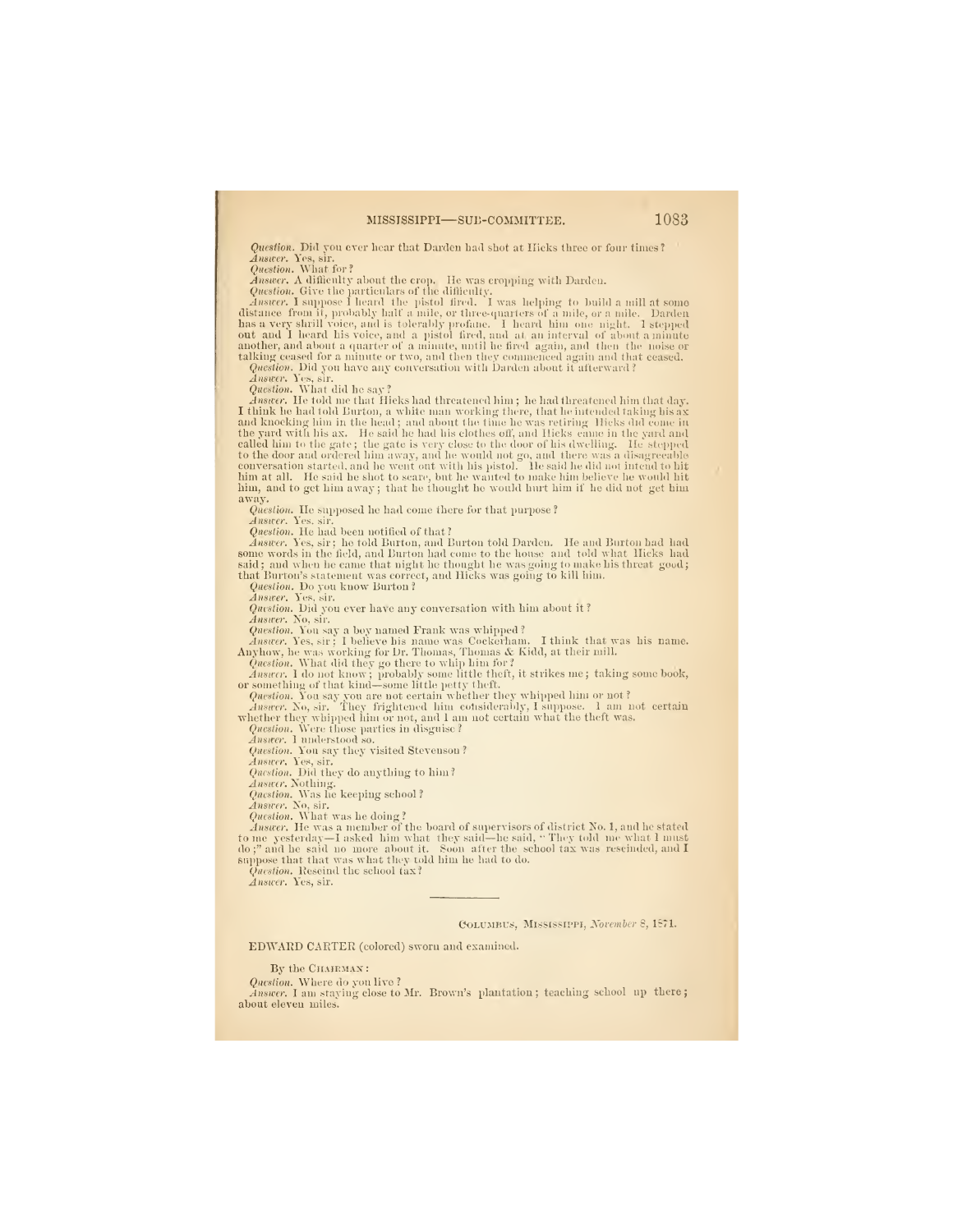# 1084 CONDITION OF AFFAIRS IN THE SOUTHERN STATES.

Question. In this county ?<br> *Jawaer*, No, sir; half of the plantation is in this county, and the other half in San-<br>ford, Alabama.<br>
Question. Where did you come here from ?

Auswer, From Tuscaloosa, Alabama.<br>
Question, When did you leave there?<br>
Auswer. On the 11th of September.<br>
Question. How came you to leave there and come here?<br>
Question. How came you to leave there and come here?<br>
Answer

Question. On the sth of September?

Auswer. Yes, sir.<br>Question. Did they come to your house in the night-time?<br>Answer. They came about 7 o'clock, I reckon.<br>Question. At night?<br>Answer. Yes, sir.

Question. How many were there ?<br>Answer. I can't tell how many. They hitched their horses in the bushes, and some<br>came to the house.

Question. How were they disguised?<br>
<br>
Ansiere. They had hand<br>kerelics in their faces; the one that came that I saw had his jaws bound. He came to the gate and hailed, like he had business, and had the<br>
gate open, and orde

By Mr. Blaik : Question. John Clark, and who? Answer. Diller Suddith.

By the CHAIRMAN:

Question. How many men did you say came there with Cook and Suddith?

Answer. <sup>I</sup> couldn't tell how many. Question. How numy do you think ? Answer. <sup>I</sup> can't tell. <sup>I</sup> went out next day where they hitched the horses, and they were a long train, and all about the woods, and beside the road, and the whole woods was trami)ed up—nearly an acre of ground. QuistioH. What did they charge yon with? Answer. There was no charge against me. <sup>I</sup> never could learn, and <sup>I</sup> have inquired of the neighbors what report they made, and <sup>I</sup> learned they run me oti' to get what

I had.

Question. How long did yon stay there after that night ?

Answer. I laid out Saturday night and Sunday night, and Monday night I went<br>down to the landlord's house I rented land from, to see what I could learn from him,<br>and talked to him. Two of these men came with a double-barrel

By Mr. Blair :

Question. Was that Mayfield ?

Answer. Yes, sir. Question. What was his first name ? Answer. James W. Mayfield.

Question. Does he live at Tuscaloosa ?